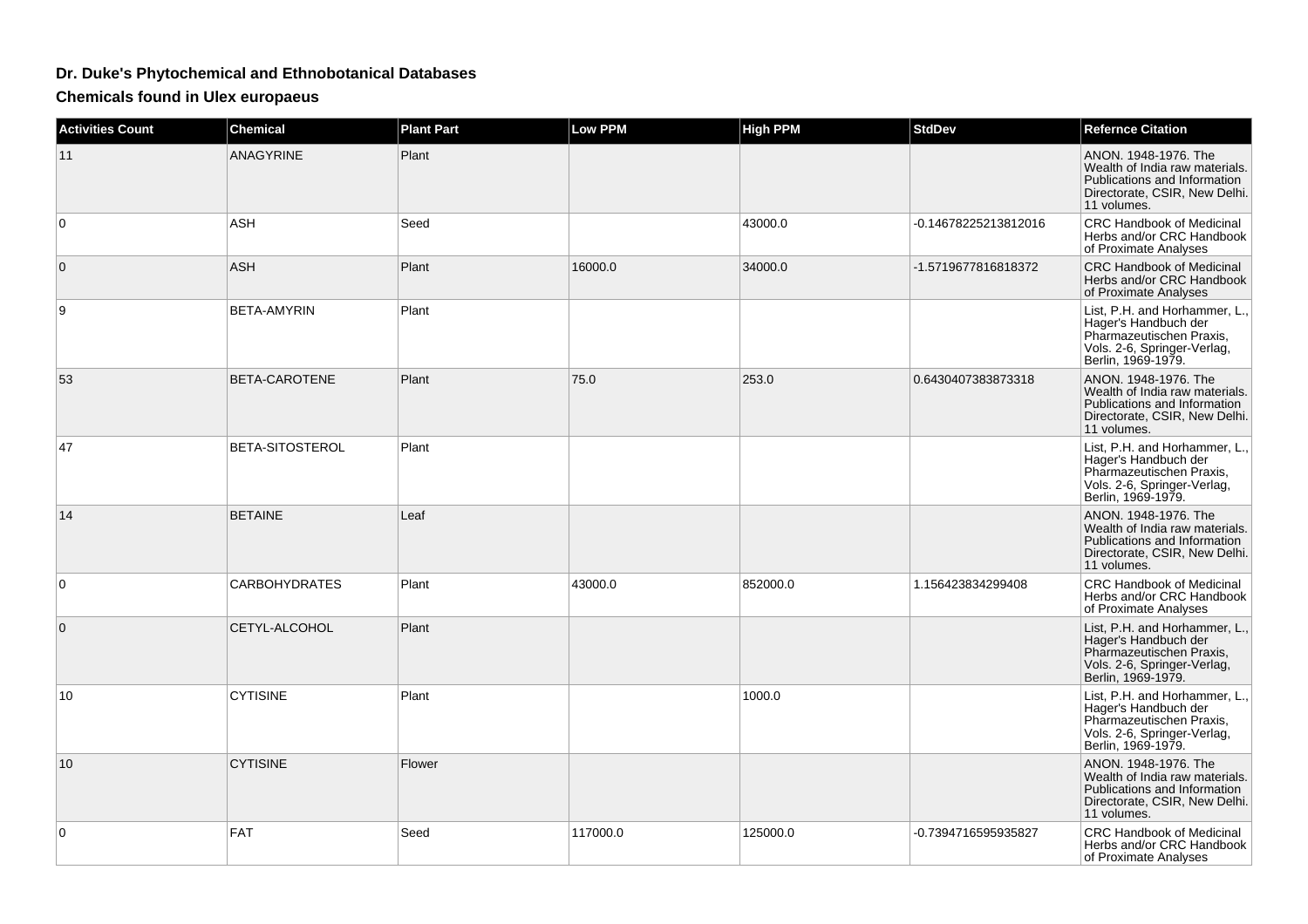| <b>Activities Count</b> | <b>Chemical</b>                                             | <b>Plant Part</b> | <b>Low PPM</b> | <b>High PPM</b> | <b>StdDev</b>       | <b>Refernce Citation</b>                                                                                                               |
|-------------------------|-------------------------------------------------------------|-------------------|----------------|-----------------|---------------------|----------------------------------------------------------------------------------------------------------------------------------------|
| $\mathbf{0}$            | <b>FAT</b>                                                  | Plant             | 9000.0         | 19000.0         | -0.4779556486147383 | <b>CRC Handbook of Medicinal</b><br>Herbs and/or CRC Handbook<br>of Proximate Analyses                                                 |
| 15                      | <b>FIBER</b>                                                | Plant             | 143000.0       | 302000.0        | 0.5855072249451655  | CRC Handbook of Medicinal<br>Herbs and/or CRC Handbook<br>of Proximate Analyses                                                        |
| $\mathbf{0}$            | <b>FLAVOXANTHIN</b>                                         | Flower            |                |                 |                     | List, P.H. and Horhammer, L.,<br>Hager's Handbuch der<br>Pharmazeutischen Praxis,<br>Vols. 2-6, Springer-Verlag,<br>Berlin, 1969-1979. |
| $\mathbf 0$             | GENISTEIN-7-0-<br><b>GLUCOSIDE</b>                          | Flower            |                |                 |                     | List, P.H. and Horhammer, L.,<br>Hager's Handbuch der<br>Pharmazeutischen Praxis,<br>Vols. 2-6, Springer-Verlag,<br>Berlin, 1969-1979. |
| 3                       | <b>GENISTIN</b>                                             | Flower            |                |                 |                     | List, P.H. and Horhammer, L.,<br>Hager's Handbuch der<br>Pharmazeutischen Praxis,<br>Vols. 2-6, Springer-Verlag,<br>Berlin, 1969-1979. |
| $\mathbf 0$             | ISOLIQUIRITIGENIN-4'-<br><b>DIGLUCOSIDE</b>                 | Flower            |                |                 |                     | List, P.H. and Horhammer, L.,<br>Hager's Handbuch der<br>Pharmazeutischen Praxis,<br>Vols. 2-6, Springer-Verlag,<br>Berlin, 1969-1979. |
| $\mathbf 0$             | ISOLIQUIRITIGENIN-4,4'-<br><b>DIGLUCOSIDE</b>               | Flower            |                |                 |                     | List, P.H. and Horhammer, L.,<br>Hager's Handbuch der<br>Pharmazeutischen Praxis,<br>Vols. 2-6, Springer-Verlag,<br>Berlin, 1969-1979. |
| 0                       | ISOLIQUIRITIGENIN-4-<br><b>GLUCOSIDE</b>                    | Flower            |                |                 |                     | List, P.H. and Horhammer, L.,<br>Hager's Handbuch der<br>Pharmazeutischen Praxis.<br>Vols. 2-6, Springer-Verlag,<br>Berlin, 1969-1979. |
| $\mathbf{0}$            | ISOLIQUIRITIGENIN-4-<br>GLUCOSIDE-4'-<br><b>DIGLUCOSIDE</b> | Flower            |                |                 |                     | List, P.H. and Horhammer, L.,<br>Hager's Handbuch der<br>Pharmazeutischen Praxis,<br>Vols. 2-6, Springer-Verlag,<br>Berlin, 1969-1979. |
| 21                      | <b>LUPEOL</b>                                               | Plant             |                |                 |                     | List, P.H. and Horhammer, L.,<br>Hager's Handbuch der<br>Pharmazeutischen Praxis,<br>Vols. 2-6, Springer-Verlag,<br>Berlin, 1969-1979. |
| $\mathbf{0}$            | LUTEIN-EPOXIDE                                              | Flower            |                |                 |                     | List, P.H. and Horhammer, L.,<br>Hager's Handbuch der<br>Pharmazeutischen Praxis,<br>Vols. 2-6, Springer-Verlag,<br>Berlin, 1969-1979. |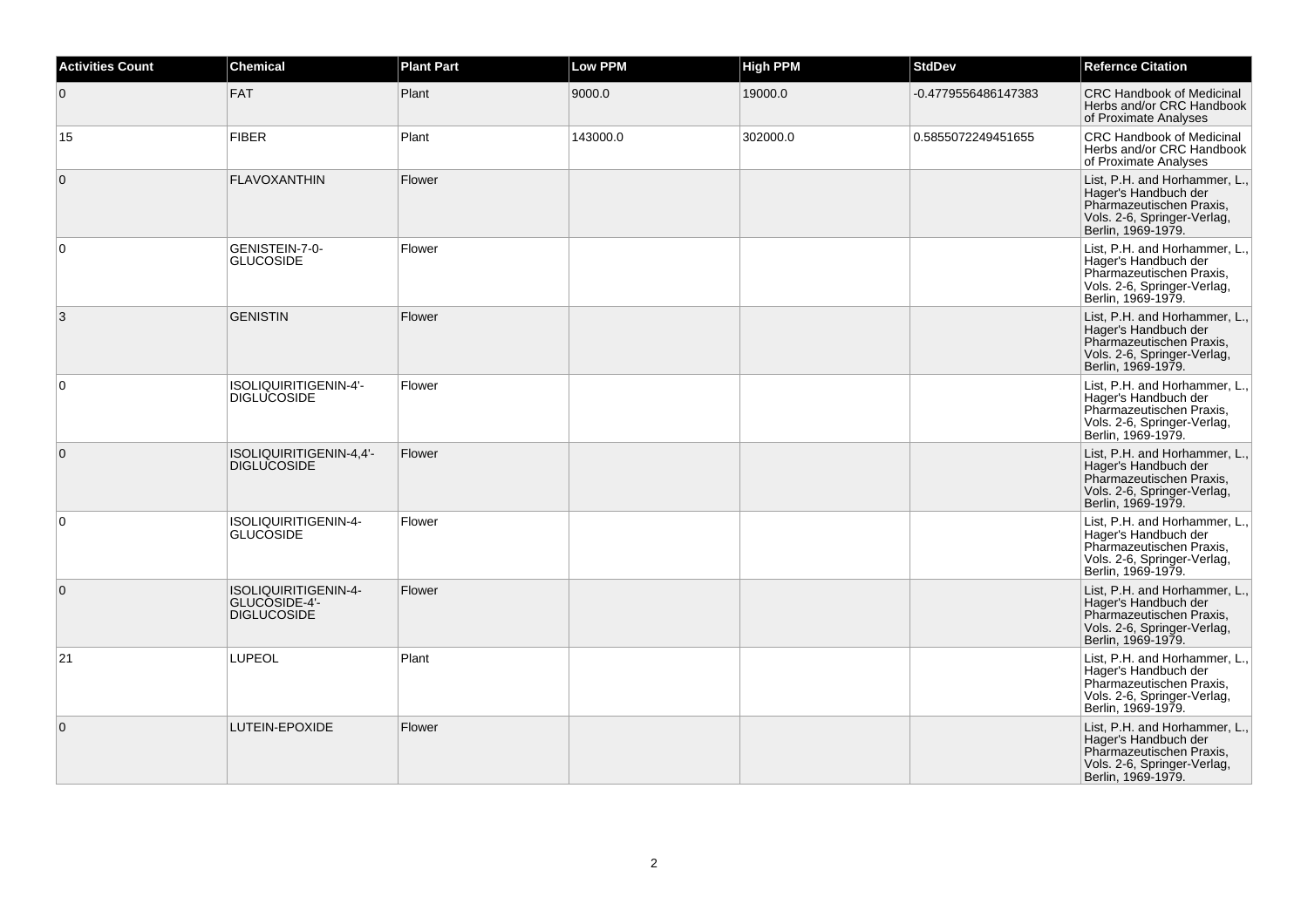| <b>Activities Count</b> | <b>Chemical</b>                      | <b>Plant Part</b> | <b>Low PPM</b> | <b>High PPM</b> | <b>StdDev</b>       | <b>Refernce Citation</b>                                                                                                               |
|-------------------------|--------------------------------------|-------------------|----------------|-----------------|---------------------|----------------------------------------------------------------------------------------------------------------------------------------|
| 0                       | METHYL-CYTISINE                      | Shoot             |                |                 |                     | ANON, 1948-1976. The<br>Wealth of India raw materials.<br>Publications and Information<br>Directorate, CSIR, New Delhi.<br>11 volumes. |
| $\mathbf{0}$            | <b>PROTEIN</b>                       | Seed              | 306000.0       | 373000.0        | 1.2382910700327354  | <b>CRC Handbook of Medicinal</b><br>Herbs and/or CRC Handbook<br>of Proximate Analyses                                                 |
| $\mathbf 0$             | <b>PROTEIN</b>                       | Plant             | 46000.0        | 97000.0         | -0.6266294514587222 | <b>CRC Handbook of Medicinal</b><br>Herbs and/or CRC Handbook<br>of Proximate Analyses                                                 |
| $\mathbf{0}$            | QUERCETIN-3,7-<br><b>DIGLUCOSIDE</b> | Flower            |                |                 |                     | List, P.H. and Horhammer, L.,<br>Hager's Handbuch der<br>Pharmazeutischen Praxis,<br>Vols. 2-6, Springer-Verlag,<br>Berlin, 1969-1979. |
| $\mathbf{1}$            | QUERCETIN-4'-GLUCOSIDE   Flower      |                   |                |                 |                     | List, P.H. and Horhammer, L.,<br>Hager's Handbuch der<br>Pharmazeutischen Praxis,<br>Vols. 2-6, Springer-Verlag,<br>Berlin, 1969-1979. |
| $\overline{0}$          | QUERCETIN-7-GLUCOSIDE   Flower       |                   |                |                 |                     | List, P.H. and Horhammer, L.,<br>Hager's Handbuch der<br>Pharmazeutischen Praxis,<br>Vols. 2-6, Springer-Verlag,<br>Berlin, 1969-1979. |
| 0                       | SOYASAPOGENOL                        | Plant             |                |                 |                     | ANON, 1948-1976. The<br>Wealth of India raw materials.<br>Publications and Information<br>Directorate, CSIR, New Delhi.<br>11 volumes. |
| $\mathbf 0$             | <b>TRIACONTANE</b>                   | Plant             |                |                 |                     | List, P.H. and Horhammer, L.,<br>Hager's Handbuch der<br>Pharmazeutischen Praxis,<br>Vols. 2-6, Springer-Verlag,<br>Berlin, 1969-1979. |
| 15                      | <b>TRIGONELLINE</b>                  | Plant             |                |                 |                     | ANON. 1948-1976. The<br>Wealth of India raw materials.<br>Publications and Information<br>Directorate, CSIR, New Delhi.<br>11 volumes. |
| $\mathbf{1}$            | <b>ULEXOSIDE</b>                     | Flower            |                |                 |                     | ANON, 1948-1976. The<br>Wealth of India raw materials.<br>Publications and Information<br>Directorate, CSIR, New Delhi.<br>11 volumes. |
| $\overline{2}$          | VIOLAXANTHIN                         | Flower            |                |                 |                     | List, P.H. and Horhammer, L.,<br>Hager's Handbuch der<br>Pharmazeutischen Praxis,<br>Vols. 2-6, Springer-Verlag,<br>Berlin, 1969-1979. |